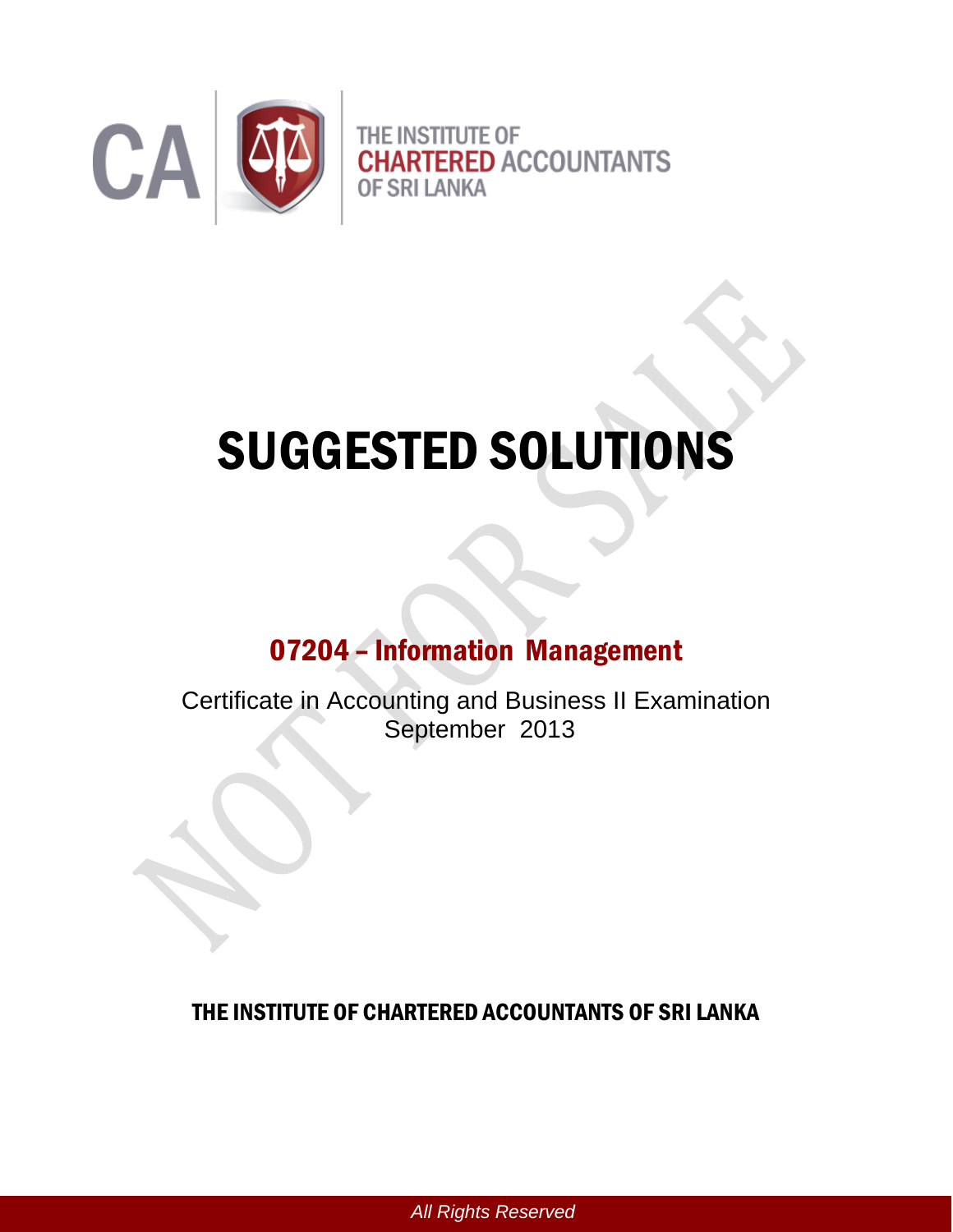(a) RAD is more suitable for TECHINFO as they have to develop the information systems quickly.

#### **The phases of RAD are:**

- **Business Modeling**: The business model for the product under development is designed in terms of flow of information and the distribution of information between various business channels. A complete business analysis is performed to find the vital information for business, how it can be obtained, how and when is the information processed and what are the factors driving successful flow of information.
- **Data Modeling**: The information gathered in the Business Modeling phase is reviewed and analyzed to form sets of data objects vital for the business. The attributes of all data sets is identified and defined. The relation between these data objects are established and defined in detail in relevance to the business model.
- **Process Modeling**: The data object sets defined in the Data Modeling phase is converted to establish the business information flow needed to achieve specific business objectives as per the business model. The process model for any changes or enhancements to the data object sets is defined in this phase. Process descriptions for adding , deleting, retrieving or modifying a data object are given.
- **Application Generation**: The actual system is built and coding is done by using automation tools to convert process and data models into actual prototypes.
- **Testing and Turnover**: The overall testing time is reduced in RAD model as the prototypes are independently tested during every iteration. However the data flow and the interfaces between all the components need to be thoroughly tested with complete test coverage. Since most of the programming components have already been tested, it reduces the risk of any major issues.

**(05 marks)**

(b)

#### **Advantages of the waterfall model**

- It allows for departmentalization and managerial control.
- Simple and easy to understand and use as it is a linear model.
- Easy to manage due to the rigidity of the model each phase has specific deliverables and a review process.
- Phases are processed and completed one at a time and no overlapping or iterative steps.
- Works well for smaller projects where requirements are very well understood.
- A schedule can be set with deadlines for each stage of development and a product can proceed through the development process

**(04 marks)**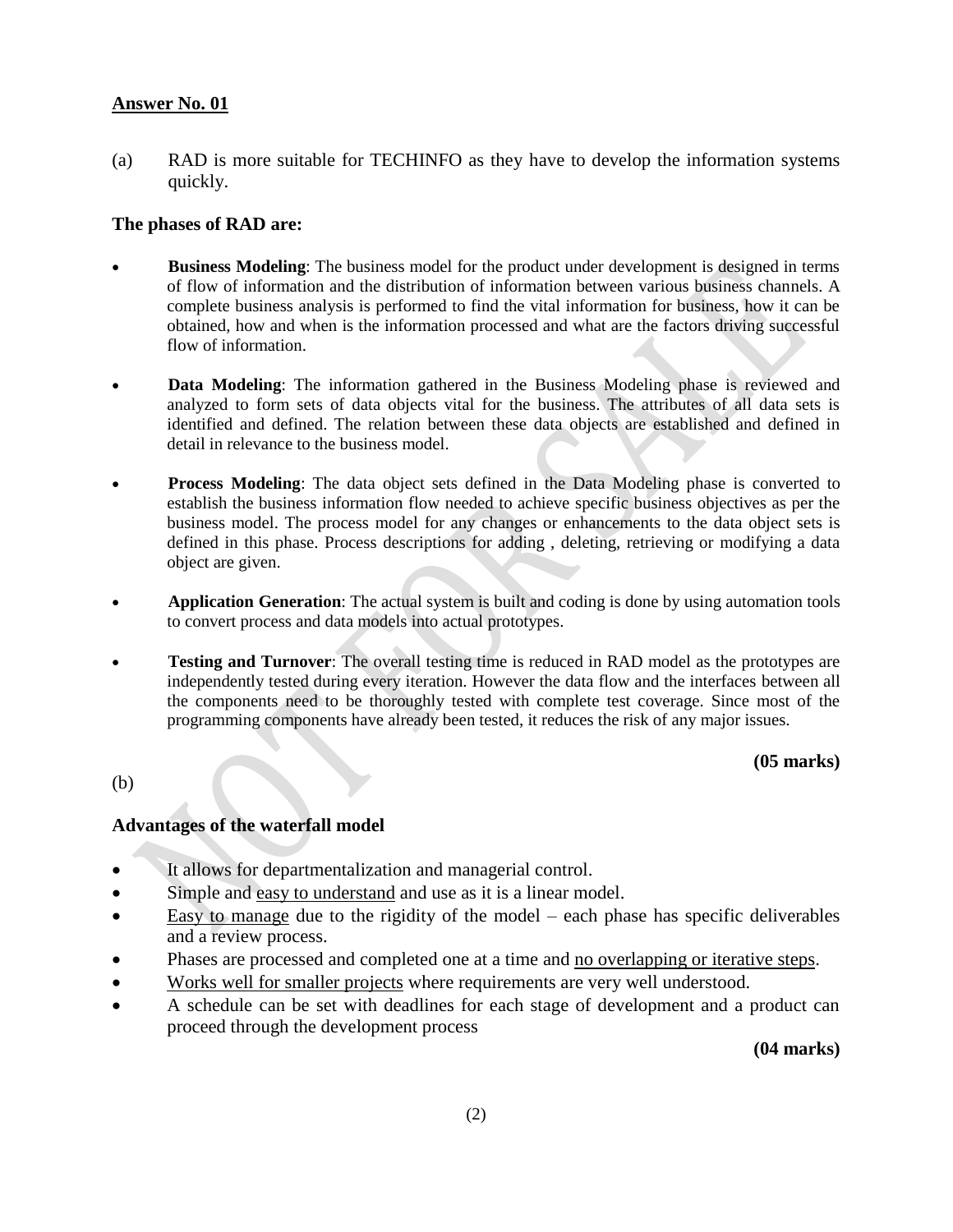#### **Disadvantages of the waterfall model**

- No working software is produced until late during the life cycle.
- High amounts of risk and uncertainty.
- Not a good model for complex and object-oriented projects.
- Poor model for long and on going projects.
- Not suitable for the projects where requirements are at a moderate to high risk of changing. So risk and uncertainty is high with this process model.
- It is difficult to measure progress within stages.
- Cannot accommodate changing requirements.
- Adjusting scope during the life cycle can end a project.
- Integration is done as a "big-bang. at the very end, which doesn't allow identifying any technological or business bottleneck or challenges early.
- Without completing one stage cannot go to next stage

**(07 marks)**

#### (c) **Main categories and areas of testing the feasibility**

#### **Social Feasibility**

This area addresses the influences that a proposed project may have on the social system in the project environment. The ambient social structure may be such that certain categories of workers may be in short supply or non existent. You must assess the impact of the project on the social issues/status of the project participants to ensure compatibility.

#### **Economic Feasibility**

This area involves the feasibility of the proposed project to generate economic benefits. A cost-benefit analysis and a breakeven analysis are important aspects of evaluating the economic feasibility of new projects. You should translate the tangible and intangible aspects of a project into economic terms to provide a consistent basis for evaluation.

Economic analysis could also be referred to as cost/benefit analysis. It is the most frequently used method for evaluating the effectiveness of a new system. In economic analysis the procedure is to determine the benefits and savings that are expected from a candidate system and compare them with costs. If benefits outweigh costs, then the decision is made to design and implement the system. An entrepreneur must accurately weigh the cost versus benefits before taking an action.

#### **Technical Feasibility**

Technical feasibility refers to the ability of the process to take advantage of the current state of the technology in pursuing further improvement. You should consider the technical capability of the personnel as well as the capability of the available technology. You also need to analyze technology transfer between geographical areas and cultures to understand productivity loss (or gain) due to differences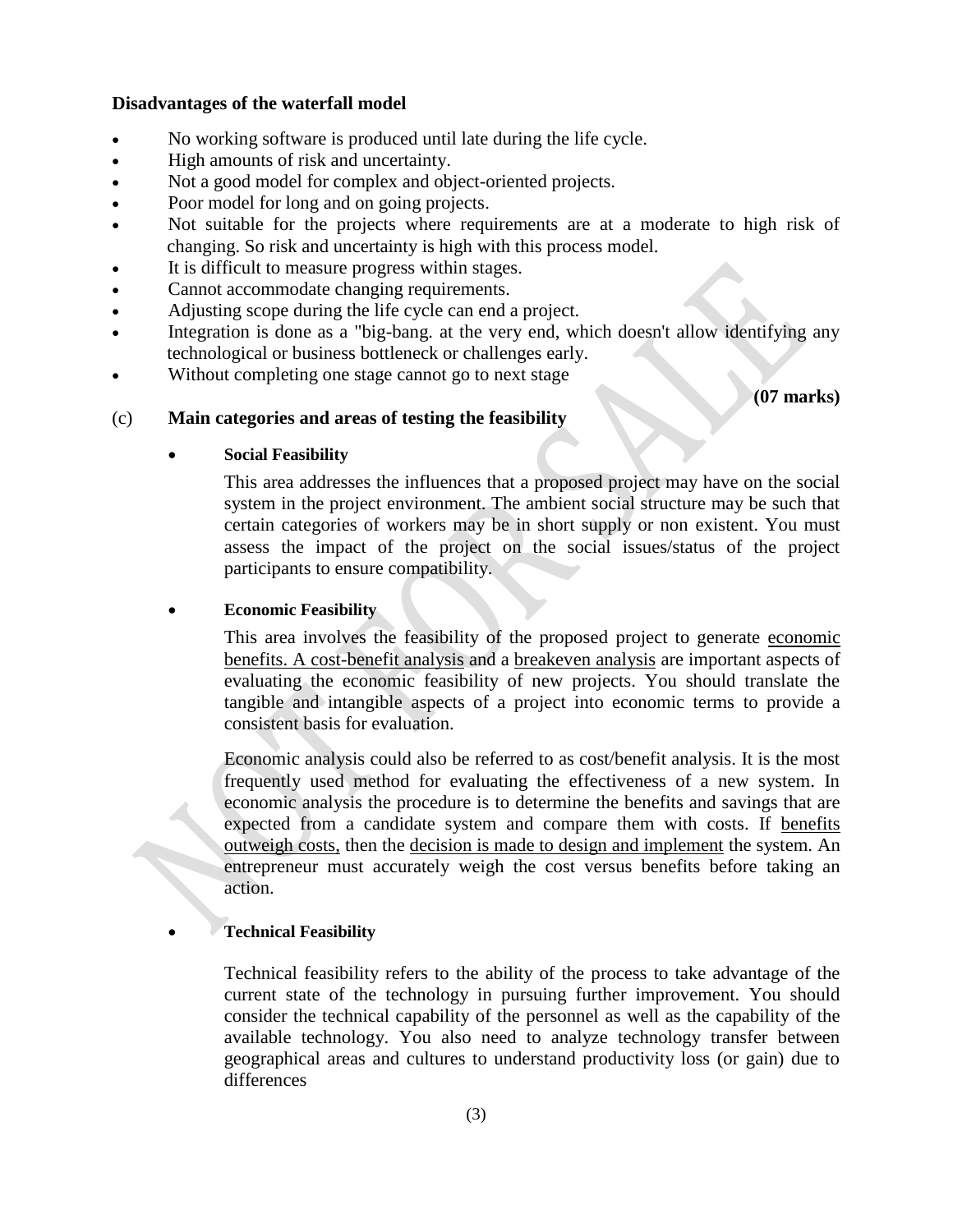#### **Operational Feasibility**

Operational feasibility is dependent on human resources available for the project and involves projecting whether the system will be used if it is developed and implemented. Operational feasibility is a measure of how well a proposed system solves the problems, and takes advantage of the opportunities identified during scope definition and how it satisfies the requirements identified in the requirements analysis phase of system development.

Operational feasibility reviews the willingness of the organization to support the proposed system. This is probably the most difficult of the feasibilities to gauge. In order to determine this feasibility, it is important to understand the management commitment to the proposed project. If the request was initiated by management, it is likely that there is management support and the system will be accepted and used. However, it is also important that the employee base will be accepting of the change.

#### **Human factor feasibility**

This is the most important component of successful system implementation. It includes end users and managers of the system. The system development is not successful if the end users do not accept it. Under this study we assess the degree of resistance to the proposed system, the perceived role of the end users in the development process and the current state of human resources available to conduct the project and to manage and use the system on completion.

#### **Legal / political feasibility**

This includes a thorough analysis of any potential legal ramifications resulting from construction and implementation of the new system. Such legal issues include copyright or patent infringements, violation of existing antitrust laws etc.

> (**08 marks) (Total 20 Marks )**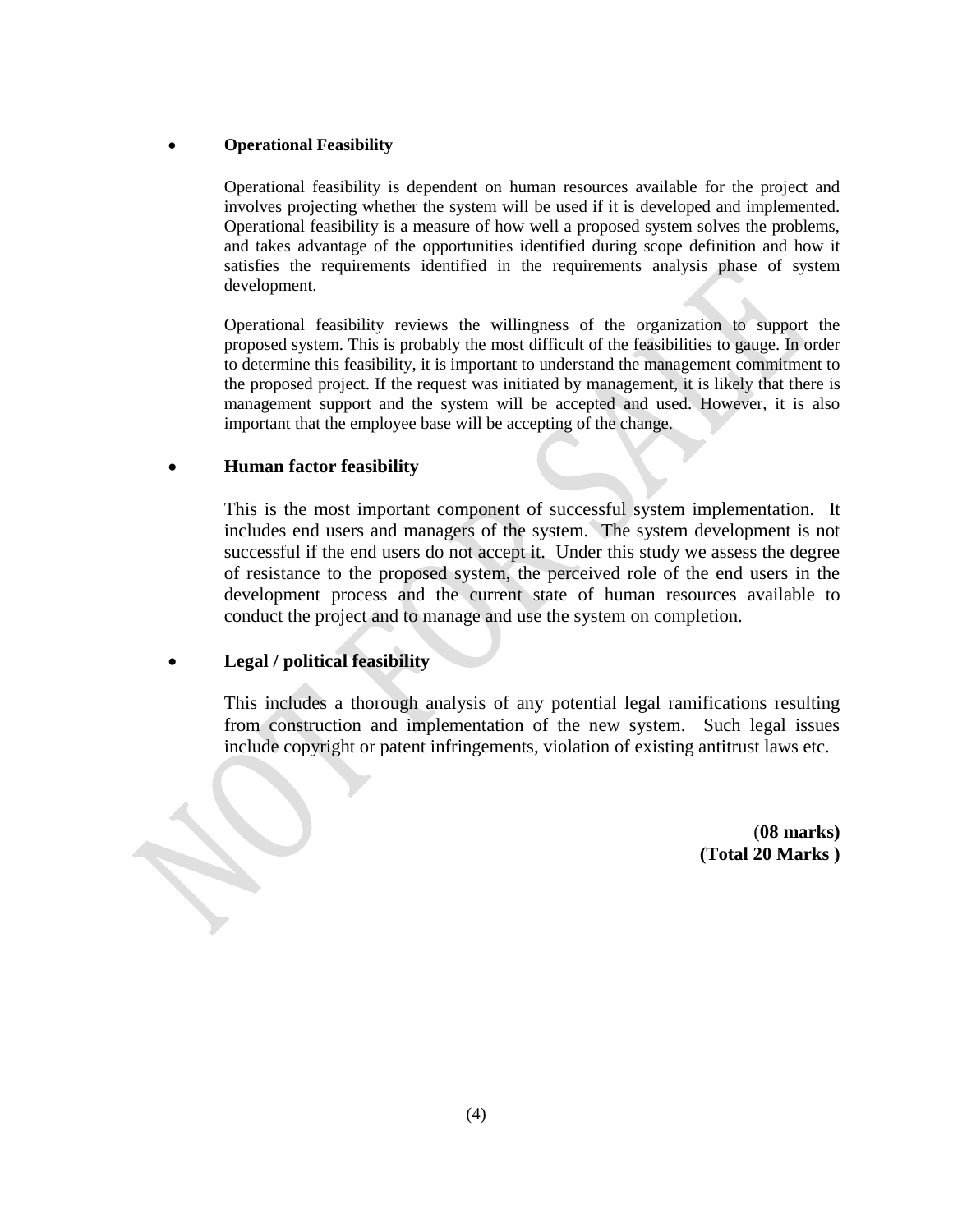- (a) List the components of a CBIS that TECHINFO can consider and briefly explain each component.
	- (i) Hardware

TECHINFO will require to Collect data, enter data into systems, process data, produce outputs, disseminate information and store data.

TECHINFO will require few set of devices (Personal Computers) which support the major functions of an information System including the perpheral devices such as input output devices.

(ii) Software

Set of programs that enable the hardware to process data, providing life and make them functions . It includes Operating System, System software, Application software. TECHINFO will need to develop the application software to suit its requirement of having an MIS, an EIS and a web based information system.

(iii) Database

Database is a group of related files. Data are typically organized in a database, for the smooth operation of an information system. There can be flat database or Relational Database. TECHINFO will require to have organizational details, programme/course details, student profile details, academic details and financial (fee related) details in databases.

(iv) Telecommunication Network

Network is a collection of computers and devices interconnecting by communication channels or lines, that facilitate communication and allow sharing of resources, and information among interconnected devices in the information system. TECHINFO will require to link the laboratories, administration offices, Colombo branches and new buildings with a LAN as they are situated in the same premises. The branch in Galle can be linked with the web-based system.

(v) Procedures

Procedures are a set of instructions, indicating how to combine the above components in order to process information and the desired output. Since TECHINFO deals with confidential information w.r.t. student marks/grades, the company will require very strict procedures as to who can access such information. There are different levels of information that are given to different staff members that need to follow procedures which are agreed on as policies..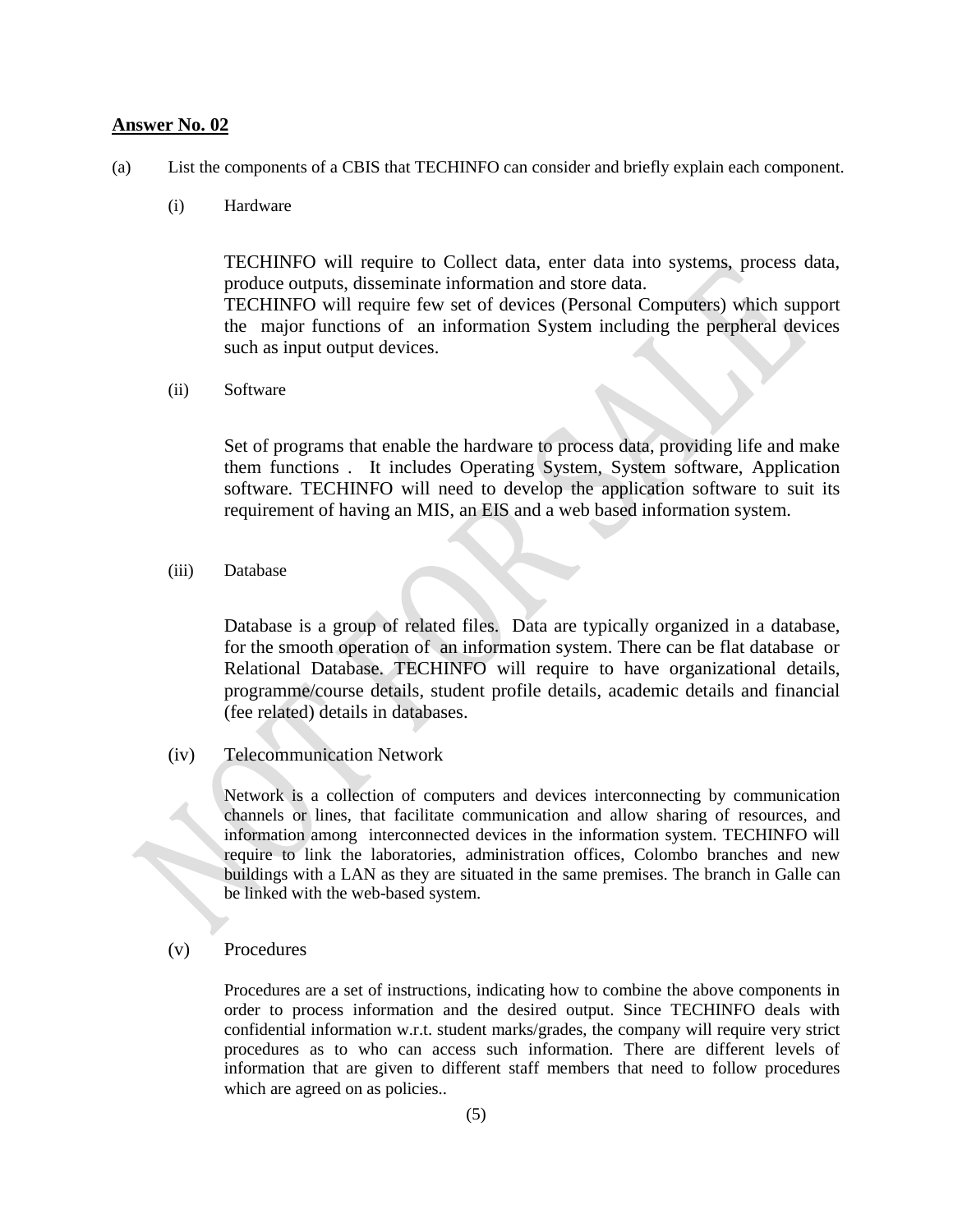#### (vi) Peoples

Peoples in a system can be categorized into two groups; individuals who work with the system and the individuals who use the system. Individuals who work with the system are the Academic director, Coordinators, coordinators of programmes, course coordinators and teachers as well as systems administrators, network administrators as well as systems developers if necessary.

(b) Categorize the Information into different levels as used in TECHINFO and explain briefly each category giving relevance to the institute.

Managers need variety of information for their decision making. Senior managers need more detailed information to plan business. Middle manager s usually need more detailed information to help them monitor and control business activities. Employees at the operational level need information to help them carry out their duties. Information of these different level varies as they are involved in different types of decision making .

Information required by these different levels can be categorized as Operational information, Tactical Information, and Strategic Information.

#### Operational Information.

Operational level information is information that is required to the day to day transaction in the organization.

This information is useful again and again at the operational level to solve the structured problems. These structured problems ca be solved using predefined procedures. The effects of the structured problems are short term and effect of the decision is narrow. Structured problems are identified as programmable questions. Most of the information are easy to understand and every simple. TECHINFO will have the teachers and administrative staff handling the fee related and marks related information at this level.

#### Tactical Information

Tactical information are consumed by the middle level managers to solve the tactical problems. Middle level managers solve semi- structured problems. Semi-structured means it is a combination of features of the structured and unstructured problems. The effects of the tactical decision are middle level. TECHINFO programme and course coordinators will have eLearning systems and MIS related information that are handled at this stage.

#### Strategic Information

Strategic Information is used to solve strategic problems. Strategic problems are unstructured problems that cannot be solved using predefined procedures. Launching a new product, changing prices etc. are some examples. Effect of strategic decision are long term and also affect the entire organization. The Academic director and the programme directors will be handling higher level information about patterns of student registrations, new courses, new affiliations with other universities and will use the EIS and the web based information system to get information.

**(Total 20 Marks)**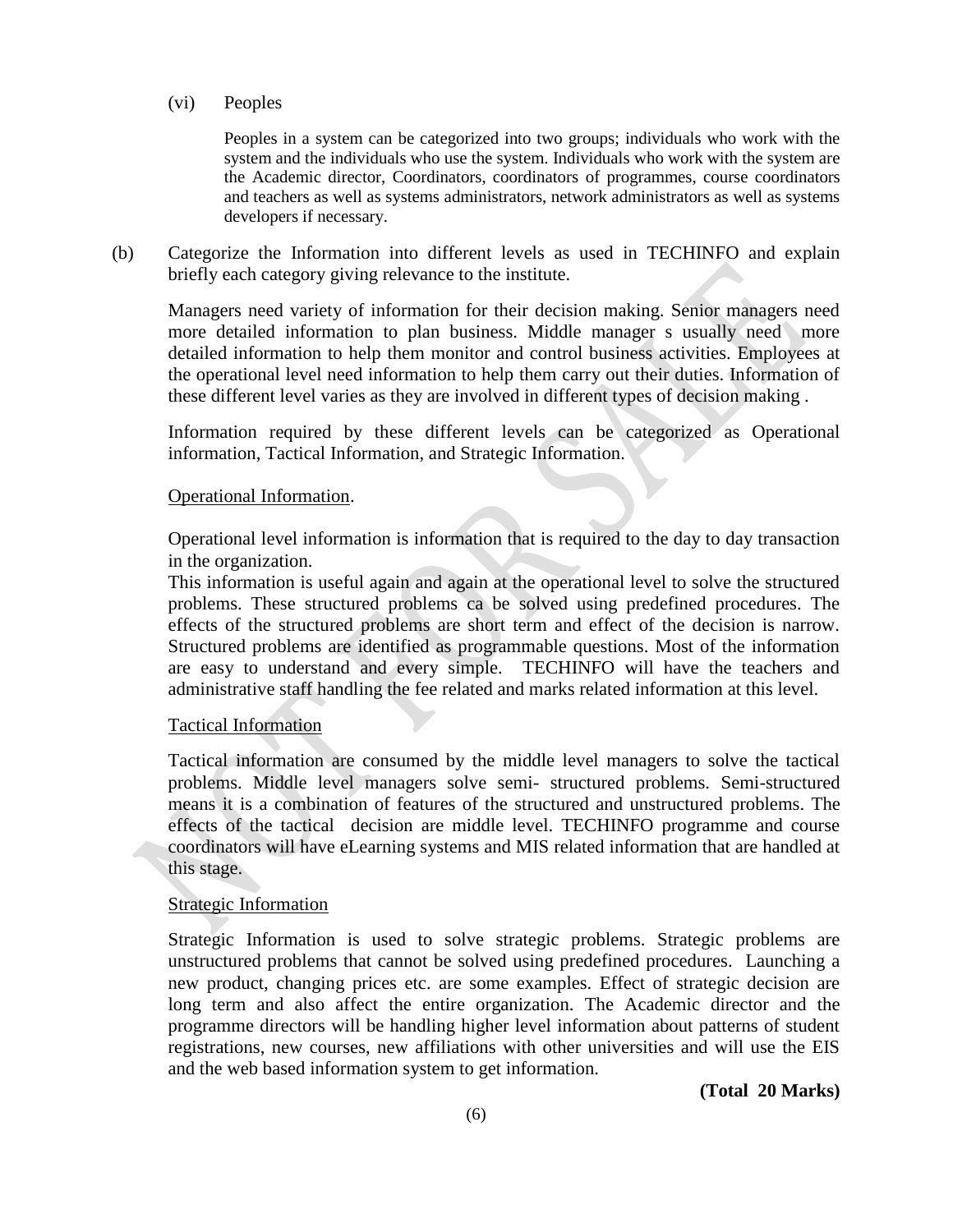#### (a) (i) **Ring Topology**

A network topology is a physical and logical arrangement. Draw and explain the following network topologies.



In a ring topology, the nodes are connected in a ring and data travels in one direction using a control signal called a 'token'. That is, all of the nodes are connected in a closed loop. Messages travel around the ring, with each node reading those messages addressed to it. One main advantage to a ring network is that it can span larger distances than other types of networks, such as bus networks, because each node regenerates messages as they pass through it.

#### (ii) **Star topology**



Star networks are one of the most common [computer network](http://en.wikipedia.org/wiki/Computer_network) [topologies.](http://en.wikipedia.org/wiki/Network_topology) In its simplest form, a star network consists of one central [switch,](http://en.wikipedia.org/wiki/Network_switch) [hub](http://en.wikipedia.org/wiki/Network_hub) or computer, which acts as a conduit to transmit messages. This consists of a central node, to which all other nodes are connected; this central node provides a common connection point for all nodes through a hub. In star topology, every node (computer workstation or any other peripheral) is connected to central node called hub or switch. The switch is the server and the peripherals are the clients. Thus, the hub and leaf nodes, and the transmission lines between them, form a graph with the topology of a [star.](http://en.wikipedia.org/wiki/Star_%28graph_theory%29) If the central node is passive, the originating node must be able to tolerate the reception of an echo of its own transmission, delayed by the two-way transmission time (i.e. to and from the central node) plus any delay generated in the central node. An active star network has an active central node that usually has the means to prevent echo-related problems. The star topology reduces the chance of network failure by connecting all of the systems to a central node.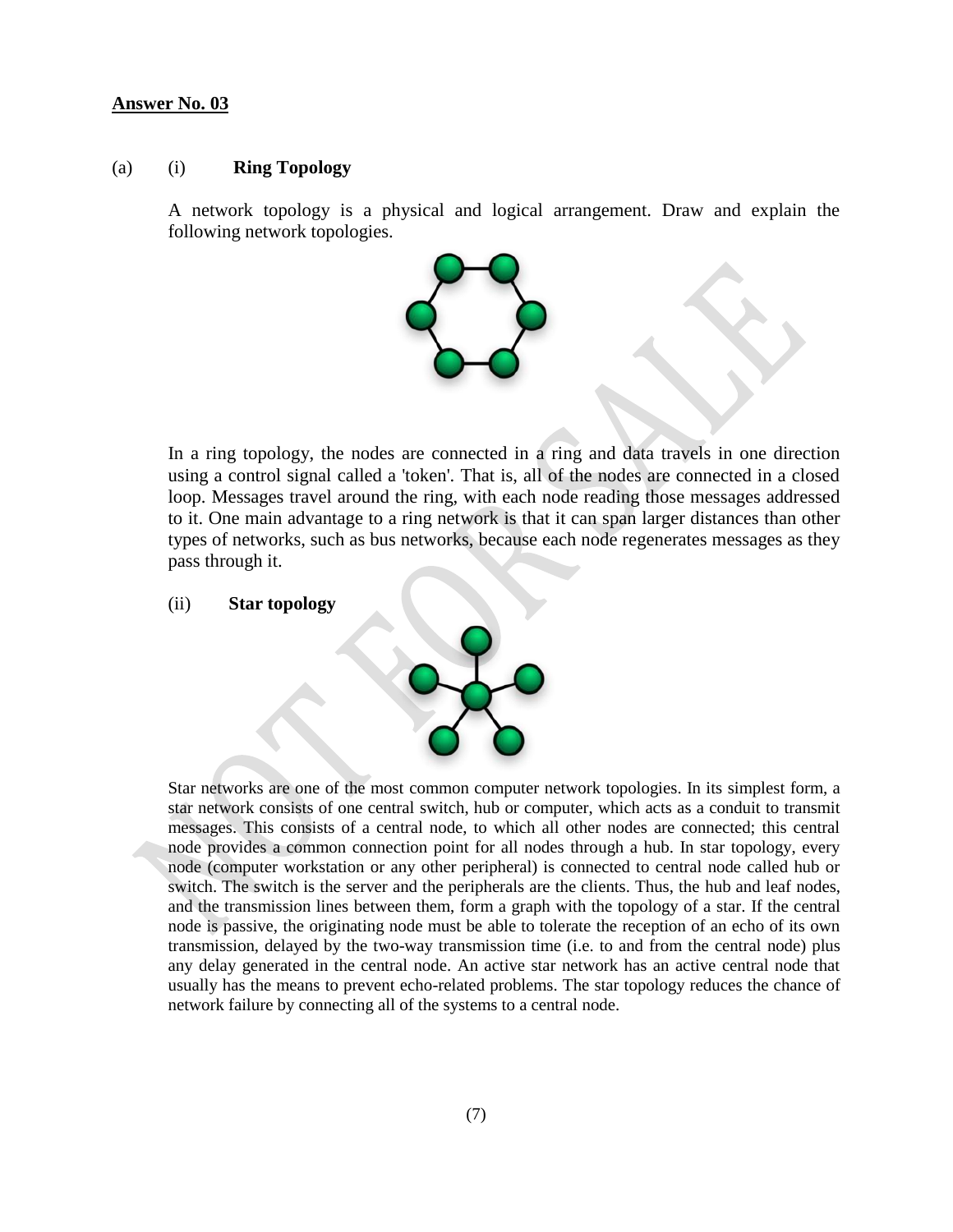

In local area networks where bus topology is used, each node is connected to a single cable. Each computer or server is connected to the single bus cable. A signal from the source travels in both directions to all machines connected on the bus cable until it finds the intended recipient. If the machine address does not match the intended address for the data, the machine ignores the data. Alternatively, if the data matches the machine address, the data is accepted. Since the bus topology consists of only one wire, it is rather inexpensive to implement when compared to other topologies. However, the low cost of implementing the technology is offset by the high cost of managing the network. Additionally, since only one cable is utilized, it can be the [single point of failure.](http://en.wikipedia.org/wiki/Single_point_of_failure) If the network cable is [terminated](http://en.wikipedia.org/wiki/Electrical_termination) on both ends and when without termination data transfer stop and when cable breaks, the entire network will be down.

#### (iv) **Tree Topology**



This particular type of network topology is based on a hierarchy of nodes. The highest level of any tree network consists of a single, 'root' node, this node connected either a single (or, more commonly, multiple) node(s) in the level below by (a) point-to-point link(s). These lower level nodes are also connected to a single or multiple nodes in the next level down. Tree networks are not constrained to any number of levels, but as tree networks are a variant of the bus network topology, they are prone to crippling network failures should a connection in a higher level of nodes fail/suffer damage. Each node in the network has a specific, fixed number of nodes connected to it at the next lower level in the hierarchy, this number referred to as the 'branching factor' of the tree. This tree has individual peripheral nodes.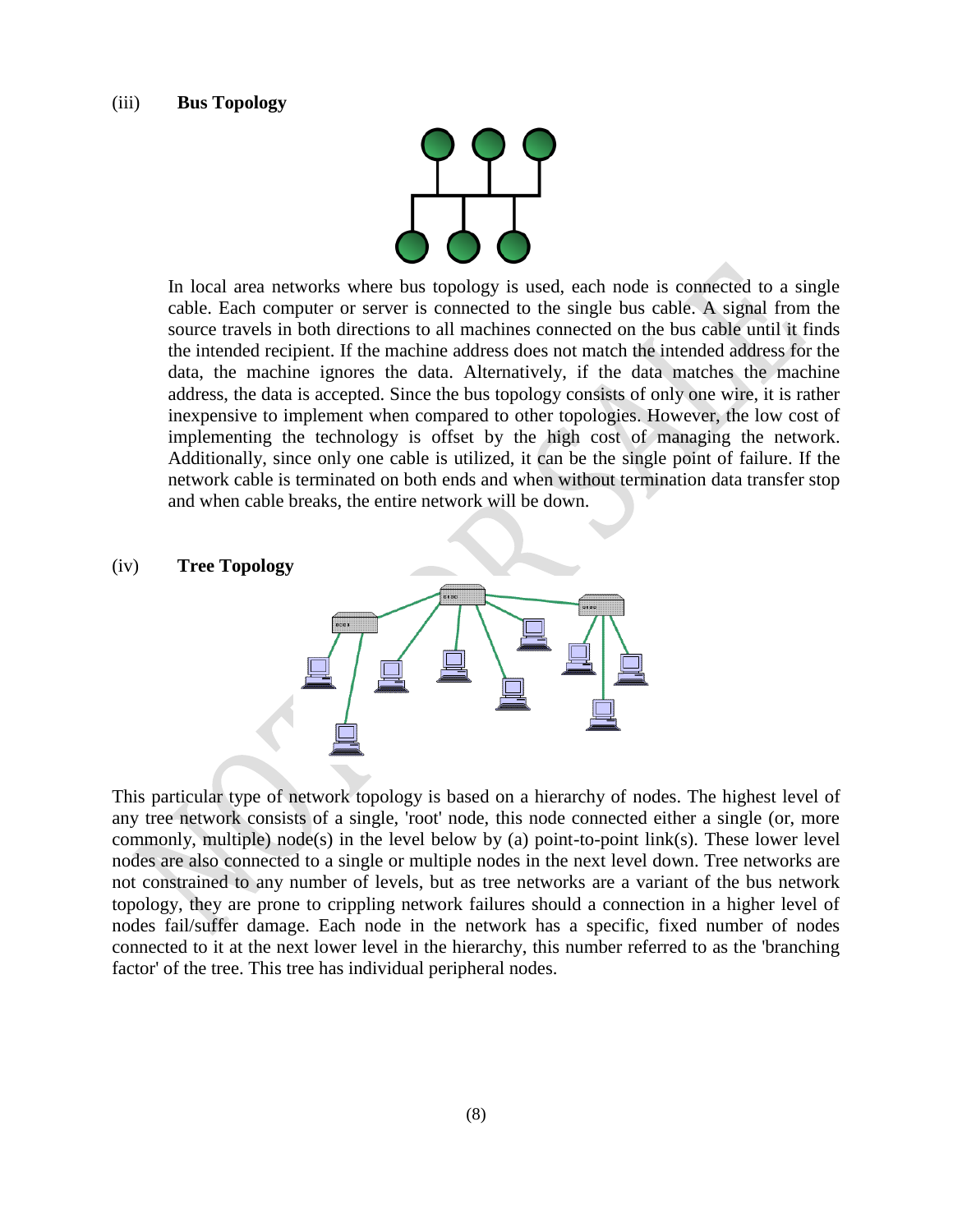#### **(b) Discuss the advantages and disadvantages of wireless networks. Advantages of wireless networks**

- **Convenience**  The wireless nature of such networks allows users to access network resources from nearly any convenient location within their primary networking environment (a home or office). With the increasing saturation of laptop-style computers, this is particularly relevant.
- **Mobility** With the emergence of public wireless networks, users can access the internet even outside their normal work environment. Most chain coffee shops, for example, offer their customers a wireless connection to the internet at little or no cost.
- **Productivity** Users connected to a wireless network can maintain a nearly constant affiliation with their desired network as they move from place to place. For a business, this implies that an employee can potentially be more productive as his or her work can be accomplished from any convenient location.
- **Deployment**  Initial setup of an infrastructure-based wireless network requires little more than a single access point. Wired networks, on the other hand, have the additional cost and complexity of actual physical cables being run to numerous locations (which can even be impossible for hard-to-reach locations within a building).
- **Expandability** Wireless networks can serve a suddenly-increased number of clients with the existing equipment. In a wired network, additional clients would require additional wiring.
- **Cost** Wireless networking hardware is at worst a modest increase from wired counterparts. This potentially increased cost is almost always more than outweighed by the savings in cost and labor associated to running physical cables.

#### **(04 marks)**

#### **Disadvantages of wireless networks**

- **Security**  To combat this consideration, wireless networks may choose to utilize some of the various encryption technologies available. Some of the more commonly utilized encryption methods, however, are known to have weaknesses that a dedicated adversary can compromise.
- **Range**  The typical range of a common 802.11g network with standard equipment is on the order of tens of meters. While sufficient for a typical home, it will be insufficient in a larger structure. To obtain additional range, repeaters or additional access points will have to be purchased. Costs for these items can add up quickly.
- **Reliability** Like any radio frequency transmission, wireless networking signals are subject to a wide variety of interference, as well as complex propagation effects that are beyond the control of the network administrator.
- **Speed** The speed on most wireless networks (typically 1-54 Mbps) is far slower than even the slowest common wired networks (100Mbps up to several Gbps). However, in specialized environments, the throughput of a wired network might be necessary.

**(07 marks) (Total 15 Marks)**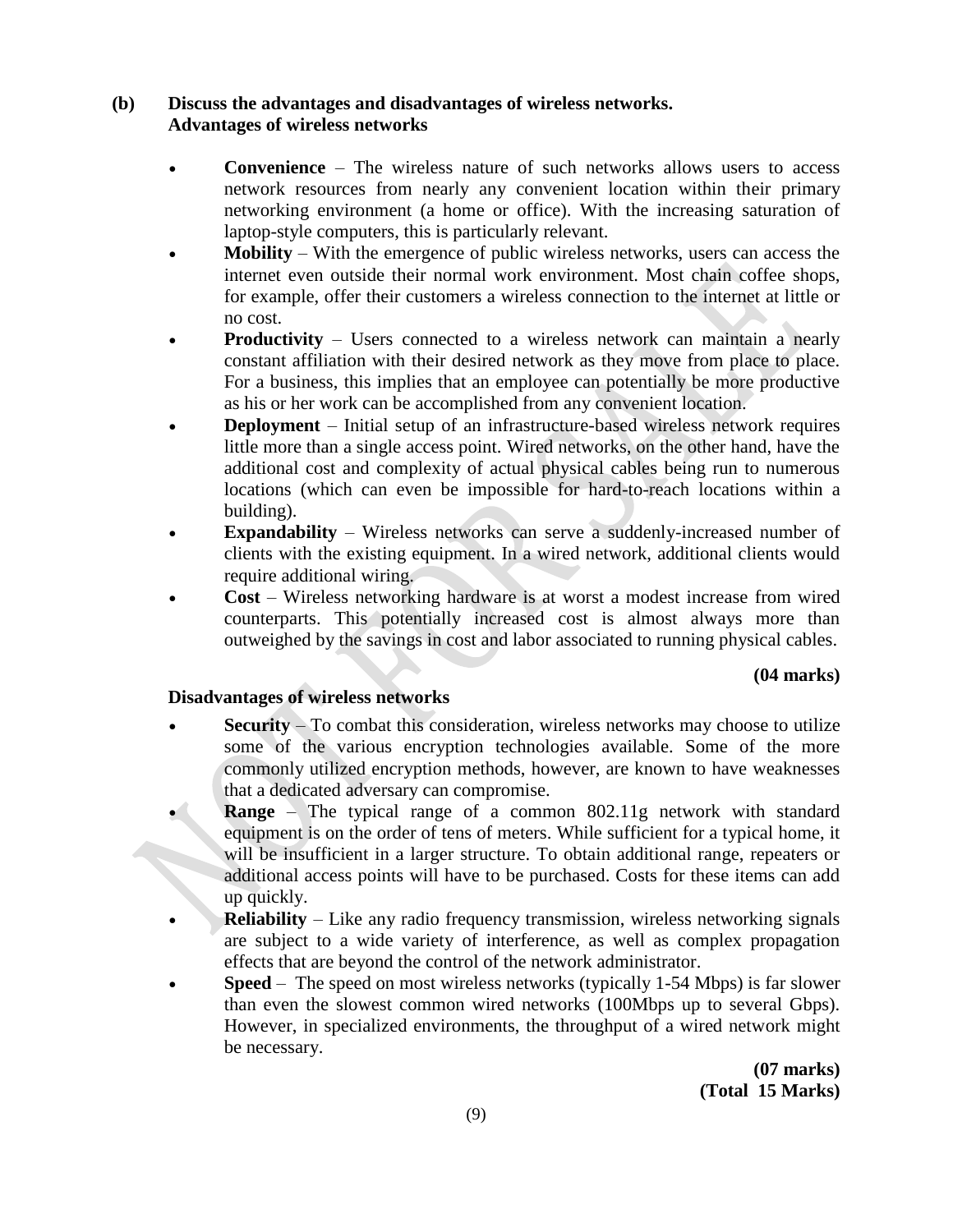(a) Explain briefly what are "Enterprise Wide Systems"

Enterprise wide system collect data from various key business processes in different functional areas and store those data in a central repository where they can use by other parts of the business. Managers can have more access to more precise and timely information for coordinating the daily operations of the business. This facilitate the managers to get a corporation –wide view of business processes and information flows.

**(3 marks)**

- (b) Name FOUR examples of Enterprise Wide Systems and briefly explain the usage of each (four) system citing the advantages
	- (i) Enterprise Resource Planning System

Information that was previously fragmented in different systems can seamlessly flow through throughout the firm so that it can be shared by business processes in Manufacturing, Accounting, Human Resources, and other areas . Discrete business processes from Sales, Production, Finance and Logistics can be integrated into companywide business processes that flow across organizational levels and functions.

When a Sales representative enter a customer order in Town A, the data flows automatically to others in the company who need to see them. The factory in Town B receive the order and begin production or replenishment. The Warehouse in Town C (or B) can check its stock of parts and replenish wherever the factory has depleted. This system stores the production information where it can be accessed by customer service reps to track the progress of the order through every step of the manufacturing process. Updated sales and production data automatically flow through accounting dept . The system transmit information to the Payroll Dept to calculate any payments to Sales reps etc. The system automatically update Accounts, Balance Sheet etc, data on sales, data on inventory and production forecast , production costs etc.

(ii) Supply chain management system (SCM)

Supply chain management systems (SCM) help an organization to manage its relationships with suppliers, business partners, distributors, delivery agents etc to optimize the planning, sourcing, manufacturing and delivery logistics of products and services with timeliness.

SCM systems are considered as Inter-organizational systems as they automate the flow of information across organizational boundaries. The ultimate objective of the SCM system is to get the right amount of their products from their sources to their point of consumption with least amount of time and with lowest cost. These system are built using, intranets, extranets and the internet.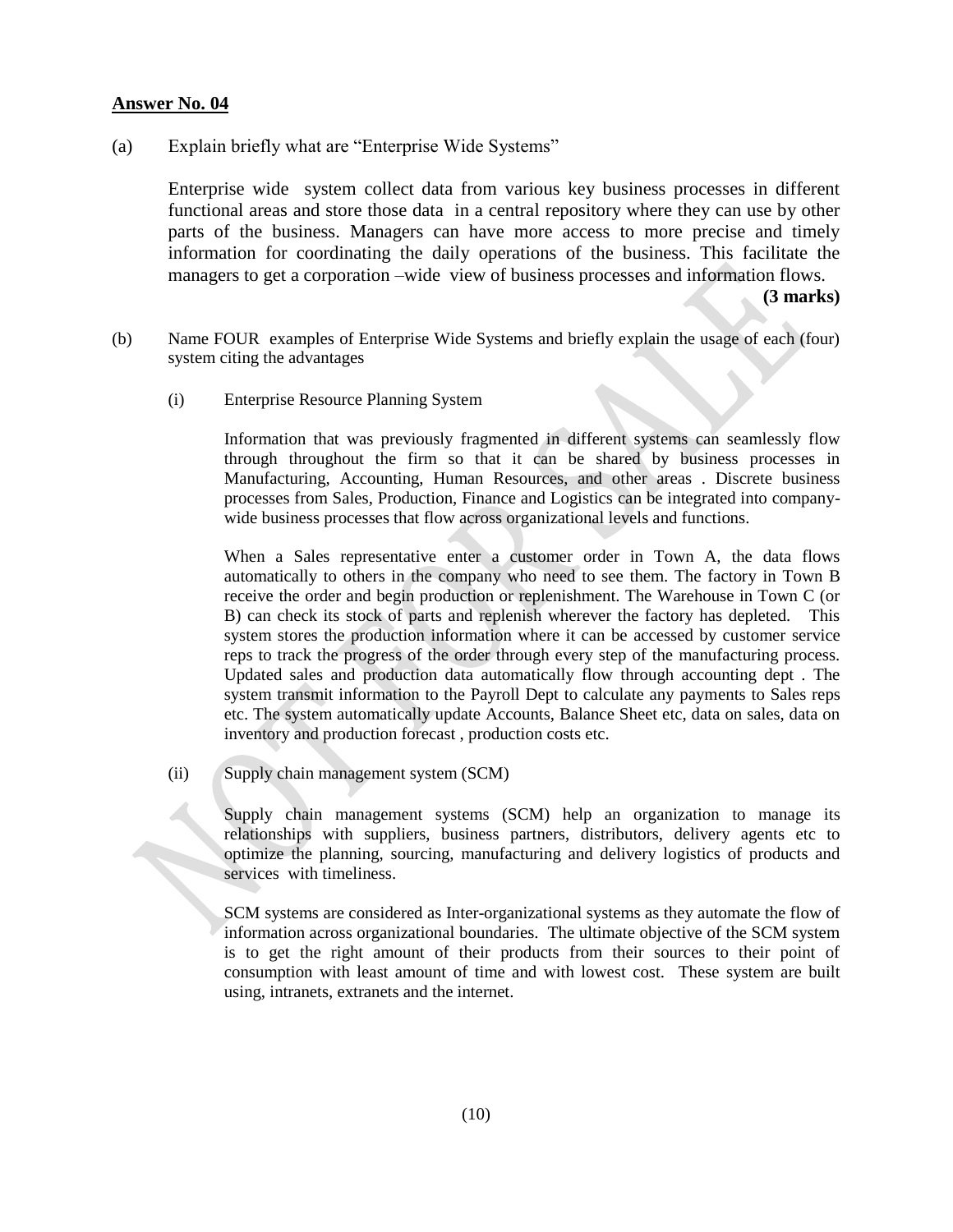(iii) Customer relation management system (CRM)

Business now see Customers as a valuable asset which cannot afford to lose. The concept of Customer Relationship Management has received considerable attention from organizations and Customer Relationship Management System has evolved. They focus on coordinating all of the business process surrounding the company interaction with its customers in Sales, Marketing, service to optimize revenue, customer satisfaction, and customer retention. The ideal CRM system provide s end-to-end customer care from receipts of an order through product delivery.

In the past customer information were in bits and pieces, stored by different functional units of the business. CRM system try to solve problem by integrating the firm's customer –related processes and consolidating customer information from multiple communication channels, telephone, email, wireless devices or the WWWeb so that the Firm can show one coherent Face to all.

CRM systems examine customers from different perspectives and use a net of integrated applications to address all aspects of the customer relationships. A good CRM can answer a series of "What –If" type of quarries to priorities customers on various scenarios.

#### **(2 marks)**

(iv) Knowledge Management System (KMS)

H.

KMS collect all relevant knowledge and experience in the organization and make it available to other desirable s wherever, whenever it is needed to support business processes and management decisions. KMC can get knowledge from both external and internal sources.

KMS can capture knowledge and support processes for acquiring, storing, distributing, applying knowledge, enterprise systems, systems for creating corporate knowledge directories of employees with special areas of expertise, office systems and knowledge work systems.

**(2 marks)**

**(Total 15 Marks)**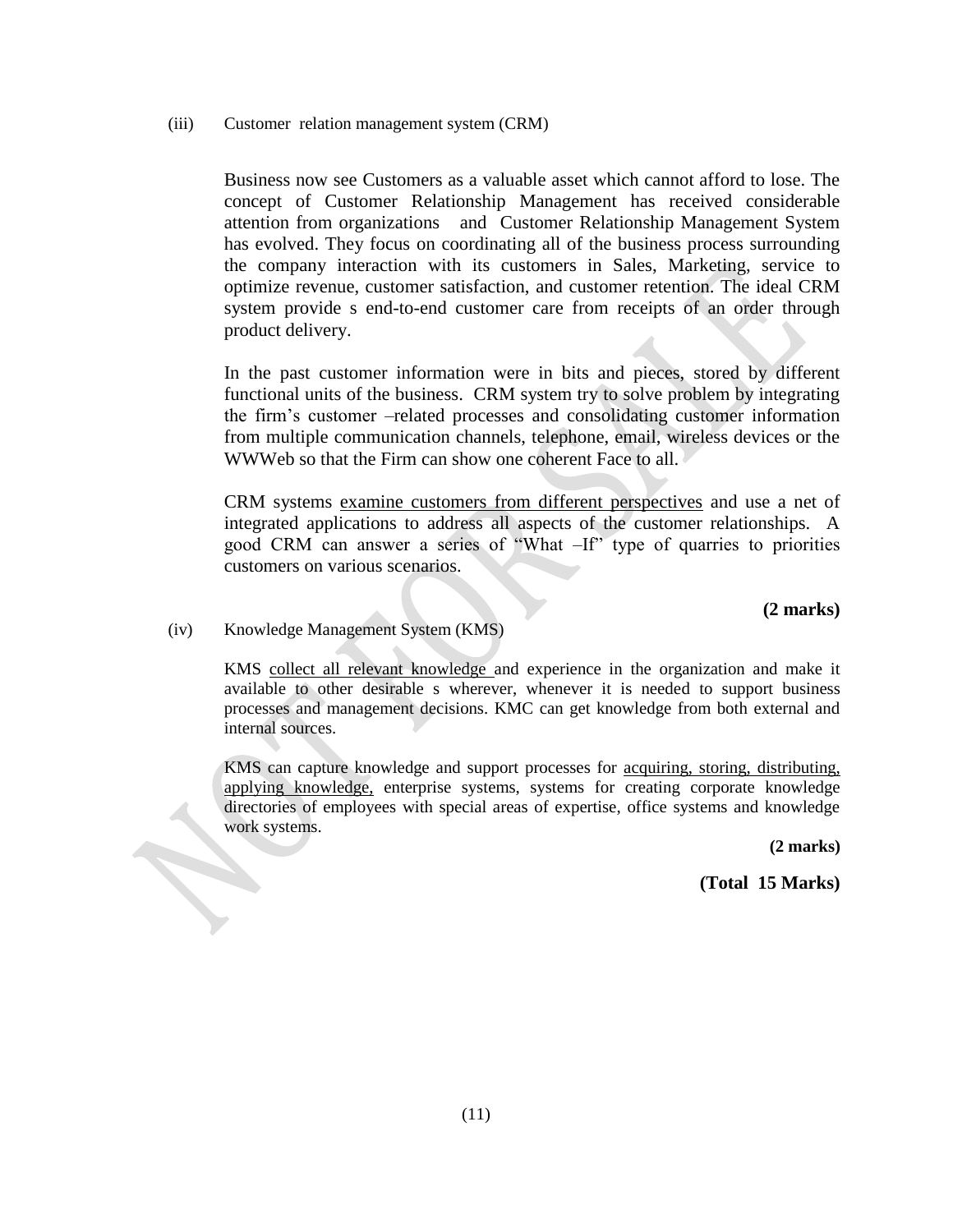#### (i) Operating Systems

Operating system (OS) is the most fundamental software sitting on a computer hardware. When a computer is turned on, OS is loaded into the priority area of the RAM – Radom access memory from a storage media such as a hard disk. Thereafter the computer will be have according to the basic instructions of the OS. By loading different Operating systems at different times, the same computer hardware can be set to behave differently. Improved version of the same OS will carry advanced processing instructions. The hardware of a computer has to be examined to gain / select a suitable OS and it should work with the hardware. The BIOS (Basic Input –Output System ) of a computer is a set of software stored in a chip of the mother board. BIOS gives the very initial – fundamental instructions at the start which has to be compatible with the OS.

#### (ii) Utility Programs

Utility Programs are system support programs meant to perform routine support functions. These are the functions generally required by the average user in day to day operation of the computer. Utility programs are used for separate functions such as file management (creating, modifying, copying, renaming …deleting a file) file search, diagnostic routines to check the machine, disk formatting, disk trouble shooting, (Scan disk) Backup etc. There can be other Utility programs such as basic editors which could be selected by the user to purchase.

#### (iii) Drivers

Drivers are a special set of software written to communicate between some hardware attached to the computer such as a Printer. The communication protocol between the attached hardware and the computer varies from one to another type . When a proper driver is selected and loaded from a given CDRom or downloaded from the internet, the Operating system is capable of speaking to the device attached such a printer through this driver software. If two different brand /model printers are connected to the same computer, in general, two different drivers are needed to function the two printers. Similarly, there may be other devices such as scanners, disks which need their relevant drivers in the set-up.

#### (iv) Antivirus Software

Antivirus software are programs written by expert in virus detection to detect virus type intruders in a computer system and deal with it. Some viruses could detected and deleted, some may not be deleted but quarantined. As viruses are introduced in to the computer world, the computers get contaminated through external connections such as Internet, CDs. Pendrives etc. Therefore, it is vital to keep Anit-virus software updated always, because it can change the data base of the viruses known and the engine to remove them. There are popular marketed brands of Antivirus software such as Norton, MacAfee, Kasperskey, AVG and there can be open source ones for relatively low cost circulation.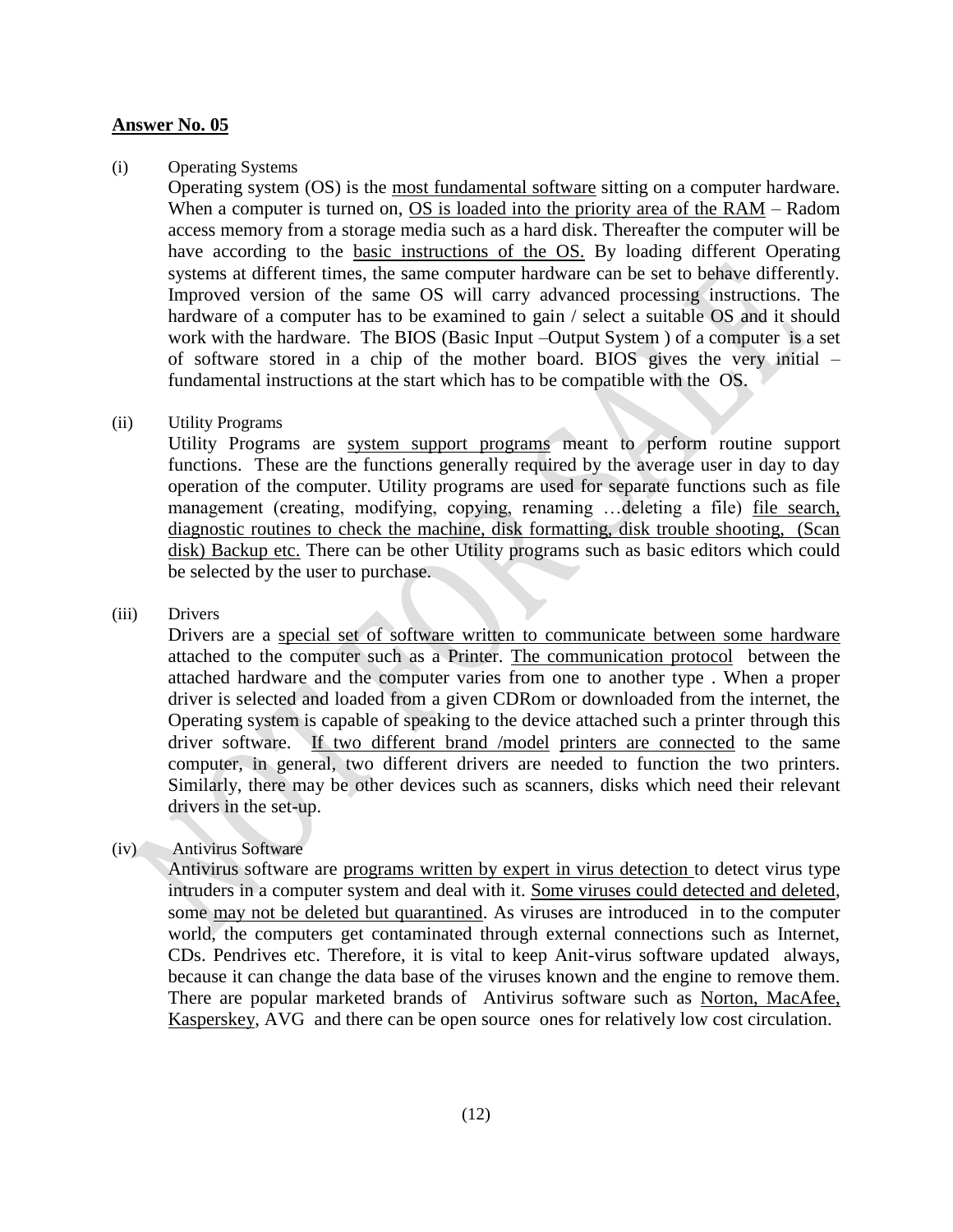#### (v) Networking Software

Computer networks are two or more computers and devices interconnected using communication medium. This involves of connecting additional hardware devices such as modems, hubs, switches, wiring or microwave connectivity. Within computer too it is necessary to add more circuit boards necessary for connectivity and communication such as Ethernet cards. Thus there should be special software now for handling information flowing in the LAN or WAN (other nets too) with necessary protocols and protections. Thus Networks are facilitated by Network Software properly installed in the components of the software.

#### **Answer No. 06**

**(Total 15 Marks)**

- (a) List and briefly explain,
	- i. Advantageous
		- a. Low cost
			- b. Quick implementation
			- c. Can obtain services from an application specialists
			- d. Updating facility available free or for a nominal cost
			- e. Compatibility with other software systems is high
			- f. Trainee staff are available in job market
	- ii. Disadvantageous
		- a. Difficult to find software that meets all the requirements needed by the company.
		- b. After buying software, the company has to depend on the selected software with little room for customization.
		- c. Supplier can increase the cost of the extension of the license and updates
		- d. Although initially the selected software suited the requirements of the company, with the expansion of the company it may be required to change the software totally, causing continuity issues etc.
		- e. The supplier may go out of business.
- (b) List and explain Five (4) Essential Core Modules that should be available in the selected Accounting Package.
	- a. Accounts receivables- where the company enter the money received
	- b. Accounts payable Where the company enters the bill and pays the owes
	- c. General Ledger the company's Book
	- d. Billing- where the company produces invoices to clients / customers
	- e. Stock Inventory Where the company keep control of the inventory
	- f. Purchase Order where the company orders inventory
	- g. Sales Order where the company record customer orders for the supply of inventory
	- h. Cash Book Where the company records collection and payments

**(Total 15 Marks)**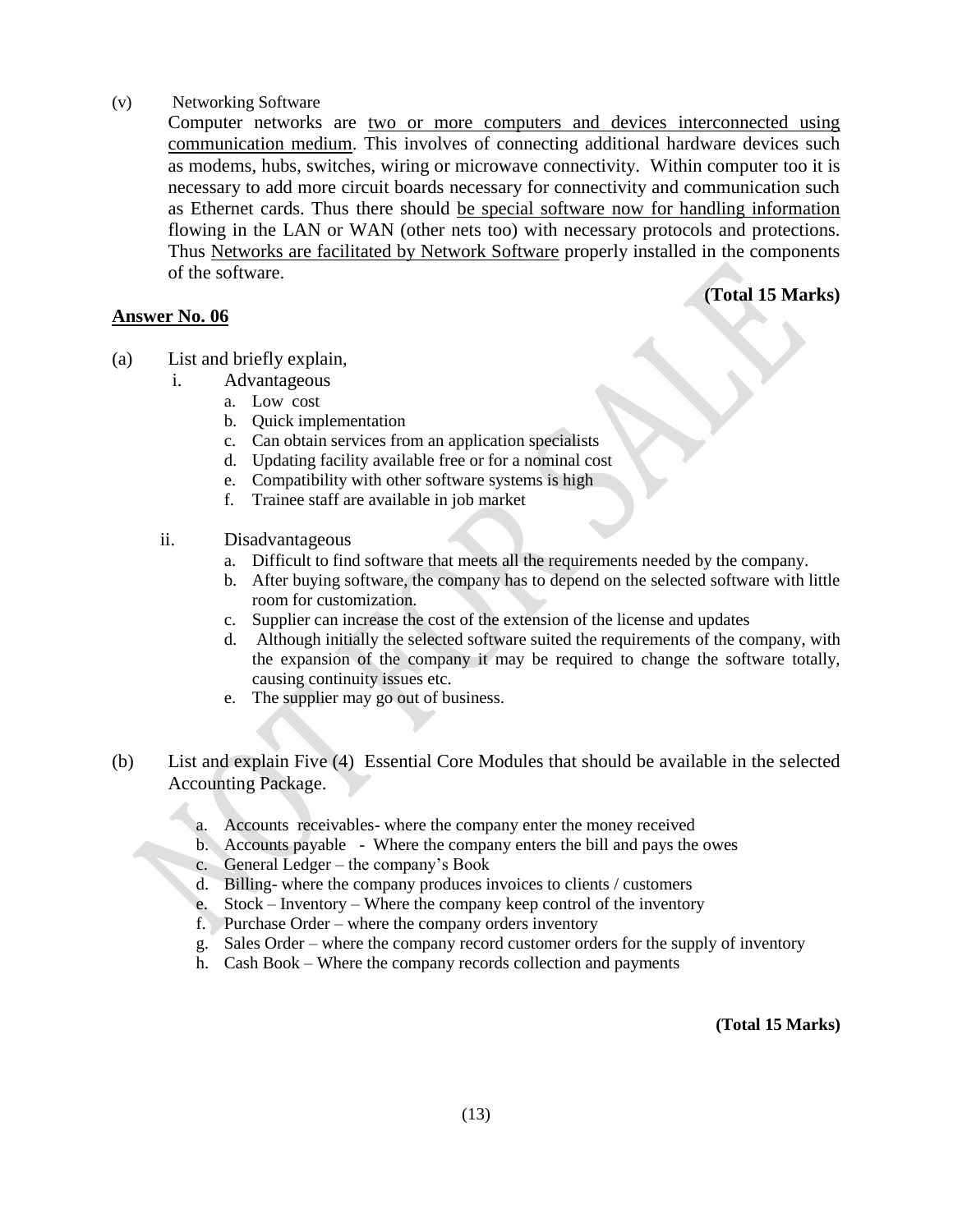Business- to- Consumer eCommerce (B2C) involves relating products and services to individual consumers. Using the Internet, Payments made through valid Credit Cards or Debit Cards.

- (a) List and explain briefly the (i) Advantageous and (ii) Disadvantageous to customers (buyers) in using the above eCommerce.
	- (i) Advantageous
		- a. NO checkout queues
		- b. Reduced prices
		- c. You can shop anywhere in the World
		- d. Easy access 24 hours a day
		- e. Wide selection to cater for all consumers
		- f. No hassel of transport / leave from work place to do shopping
		- g. You feel that you are in a One-Stop shop for every thing
	- (ii) Disadvantageous
		- a. Unable to examine products personally
		- b. Not every one is connected to the internet
		- c. There is a probability of Credit Card frauds
		- d. On average only  $1/9$ <sup>th</sup> of stock is available on the stock
		- e. Return / Exchange of goods ( not in correct size etc.) will be very difficult and costly.
		- f. Cannot negotiate the price.
- (b) eSriLanka, eGovernment Program of Sri Lanka has initiated services (applications) to be rolledout in the Country such as ePensions and eRevenue Licences. Further, it is announced that "Cloud Computing" will be introduced to the public service applications.

Briefly explain what is meant by "Cloud Computing"

Cloud computing is a general term for anything that involves delivering hosted services over the Internet. A cloud service has the following distinct characteristics.

- It is sold on demand in time units-variable, user can select at the given time according to the usage. Work at high speed .
	- A cloud can be private or public.
		- Public cloud can be used by any one , individuals or companies
		- Private clouds are meant for a limited number in private users in a closed manner,
- There is a growing trend to use Accounting Information systems over cloud systems
- Majority of clouds service providers charge for the volume of usage.
- When firms grow and need more capacity/ processing power, it is easy to obtain power as and when necessary.
- (c) mobile Commerce (mCommerce) use is becoming popular even among ordinary citizens.

Briefly explain the use of mCommerce.

Mobile Commerce is the term used to refer to the growing practice of conducting financial and promotional activities with the use of wireless using mobile hand held phones.

Sale promotions by messages sent to mobile phones, sending cash equivalents, price listing are some of the applications already popular. Mobile users can opt for this service with a nominal entry fee charged by the telephone service providers.

**(Total 15 Marks)**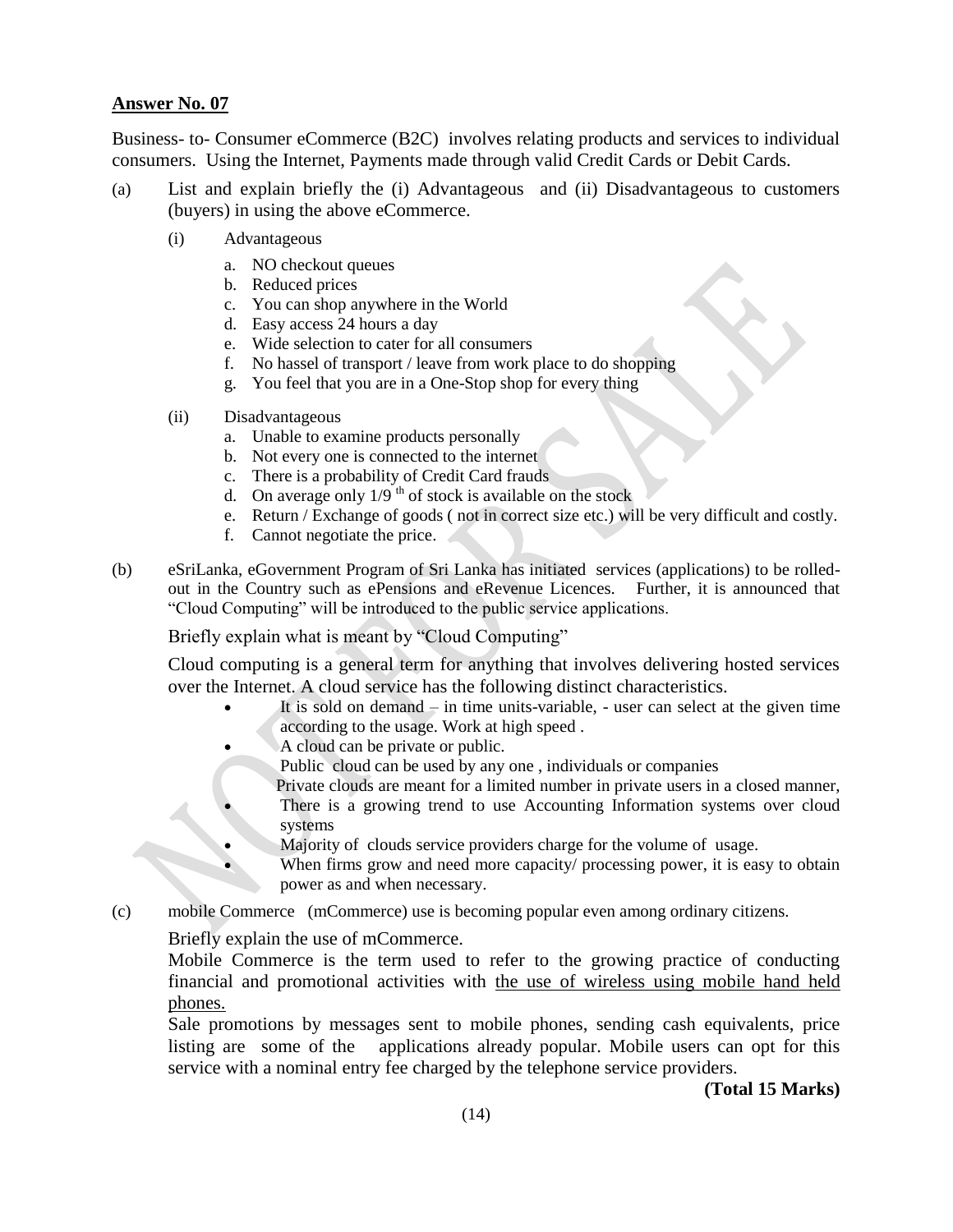(a) With respect to software development process, when and how should the software quality management process should be organized? Explain briefly.

Software quality management process should start before starting the development process and create the quality plan. In each phase of software development process produce a quality review report.

Quality management provides an independent check on the software development process. The deliverables from the software process are input to the quality management process and are checked to ensure that they are consistent with organizational standards and goals.

Quality management should be separated from project management so that quality is not compromised by management responsibilities for project budget and schedule. An independent team should be responsible for quality management and should report to the management above the project management level. There must be a commitment from management for quality.

**(6 marks)**

(b) List the different aspects (Hint: 6 Aspects) and briefly explain the Structure of a Quality Management Plan.

Structure of Quality Management Plan

- (i) Organization Quality Policy Describe organization quality standards and procedures
- (iii) Project scope Describe the project scope
- (iv) Deliverables and acceptance criteria List project deliverables, including contact deliverables and milestone checklist. For each deliverables, describe the acceptance criteria. List relevant quality standards for each deliverables.
- (v) Quality Assurance activities. Define quality assurance activities for the project
- (vi) Project Monitoring and Control Following needs to be defined
	- What audit and reviews are required and when they will be held
	- How variance to acceptance criteria will be reported and resolved
	- How control information will be collected
	- How information will be used to control processes and deliverables
- (vii) Project Team quality responsibilities. Describe quality related responsibilities of the project team

**(9 marks) (Total 15 Marks)**